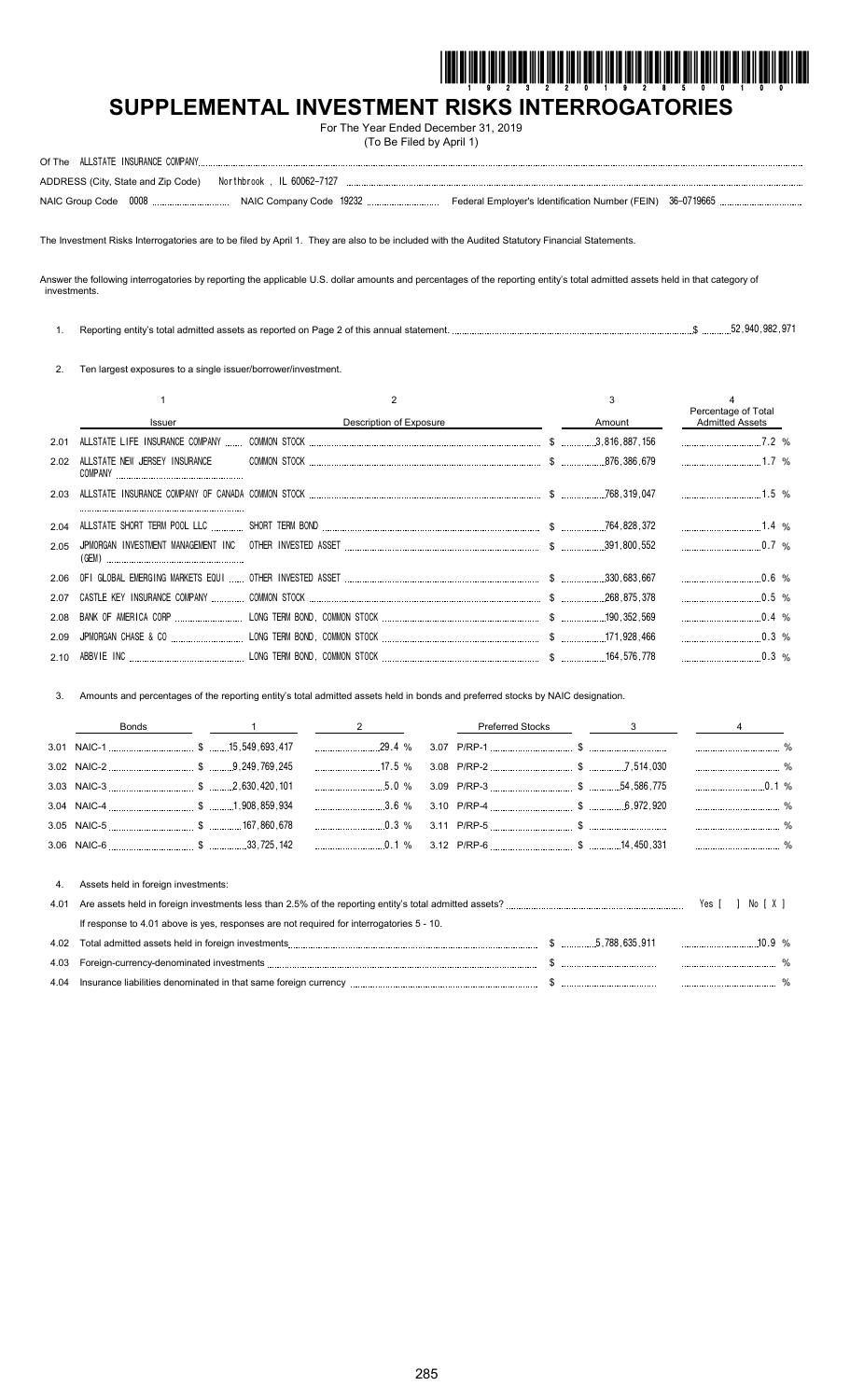| 5. |  |  | Aggregate foreign investment exposure categorized by NAIC sovereign designation: |  |  |
|----|--|--|----------------------------------------------------------------------------------|--|--|
|    |  |  |                                                                                  |  |  |

|              |                                                                                                                  |                  | $\mathbf{1}$   | $\overline{2}$                 |
|--------------|------------------------------------------------------------------------------------------------------------------|------------------|----------------|--------------------------------|
| 5.01         |                                                                                                                  |                  |                | $9.9 %$                        |
| 5.02         |                                                                                                                  |                  |                | $\ldots$ 0.5 %                 |
| 5.03         |                                                                                                                  |                  |                |                                |
| 6.           | Largest foreign investment exposures by country, categorized by the country's NAIC sovereign designation:        |                  |                |                                |
|              |                                                                                                                  |                  |                |                                |
|              | Countries designated NAIC - 1:                                                                                   |                  | $\mathbf{1}$   | $2 \left( \frac{1}{2} \right)$ |
| 6.01         |                                                                                                                  |                  |                | $\ldots$ 2.7 %                 |
|              |                                                                                                                  |                  |                |                                |
|              | Countries designated NAIC - 2:                                                                                   |                  |                |                                |
| 6.03         |                                                                                                                  |                  |                | $\ldots$ 0.2 %                 |
| 6.04         |                                                                                                                  |                  |                |                                |
|              | Countries designated NAIC - 3 or below:                                                                          |                  |                |                                |
| 6.05         |                                                                                                                  |                  |                |                                |
| 6.06         |                                                                                                                  |                  |                | $\ldots$ 0.1 %                 |
|              |                                                                                                                  |                  |                |                                |
|              |                                                                                                                  |                  |                |                                |
| 7.           |                                                                                                                  |                  |                | $2.8\%$                        |
|              |                                                                                                                  |                  |                |                                |
| 8.           | Aggregate unhedged foreign currency exposure categorized by NAIC sovereign designation:                          |                  |                |                                |
|              |                                                                                                                  |                  |                |                                |
|              |                                                                                                                  |                  | $\sim$ 1       | 2.7 %                          |
| 8.01         |                                                                                                                  |                  |                |                                |
| 8.02<br>8.03 |                                                                                                                  |                  |                | $\ldots$ 0.1 %                 |
|              |                                                                                                                  |                  |                |                                |
| 9.           | Largest unhedged foreign currency exposures by country, categorized by the country's NAIC sovereign designation: |                  |                |                                |
|              |                                                                                                                  |                  | $\mathbf{1}$   | $2^{\circ}$                    |
|              | Countries designated NAIC - 1:                                                                                   |                  |                |                                |
| 9.01         |                                                                                                                  |                  |                |                                |
| 9.02         |                                                                                                                  |                  |                |                                |
|              | Countries designated NAIC - 2:                                                                                   |                  |                | $\ldots$ 0.6 %                 |
| 9.03         |                                                                                                                  |                  |                |                                |
|              |                                                                                                                  |                  |                |                                |
| 9.04         |                                                                                                                  |                  |                |                                |
|              | Countries designated NAIC - 3 or below:                                                                          |                  |                |                                |
| 9.05         |                                                                                                                  |                  |                |                                |
| 9.06         |                                                                                                                  |                  |                |                                |
| 10.          | Ten largest non-sovereign (i.e. non-governmental) foreign issues:                                                |                  |                |                                |
|              |                                                                                                                  |                  |                |                                |
|              | $\mathbf{1}$                                                                                                     | $\overline{2}$   | 3              | 4                              |
|              | Issuer                                                                                                           | NAIC Designation |                |                                |
|              |                                                                                                                  |                  |                | 0.2 %                          |
|              |                                                                                                                  |                  |                |                                |
|              |                                                                                                                  |                  |                |                                |
|              |                                                                                                                  |                  | $$$ 83,139,680 | 0.2 %                          |
|              |                                                                                                                  |                  |                |                                |
|              |                                                                                                                  |                  |                |                                |
|              |                                                                                                                  |                  |                |                                |
| 10.08        |                                                                                                                  |                  |                |                                |
|              |                                                                                                                  |                  |                | $0.1$ %                        |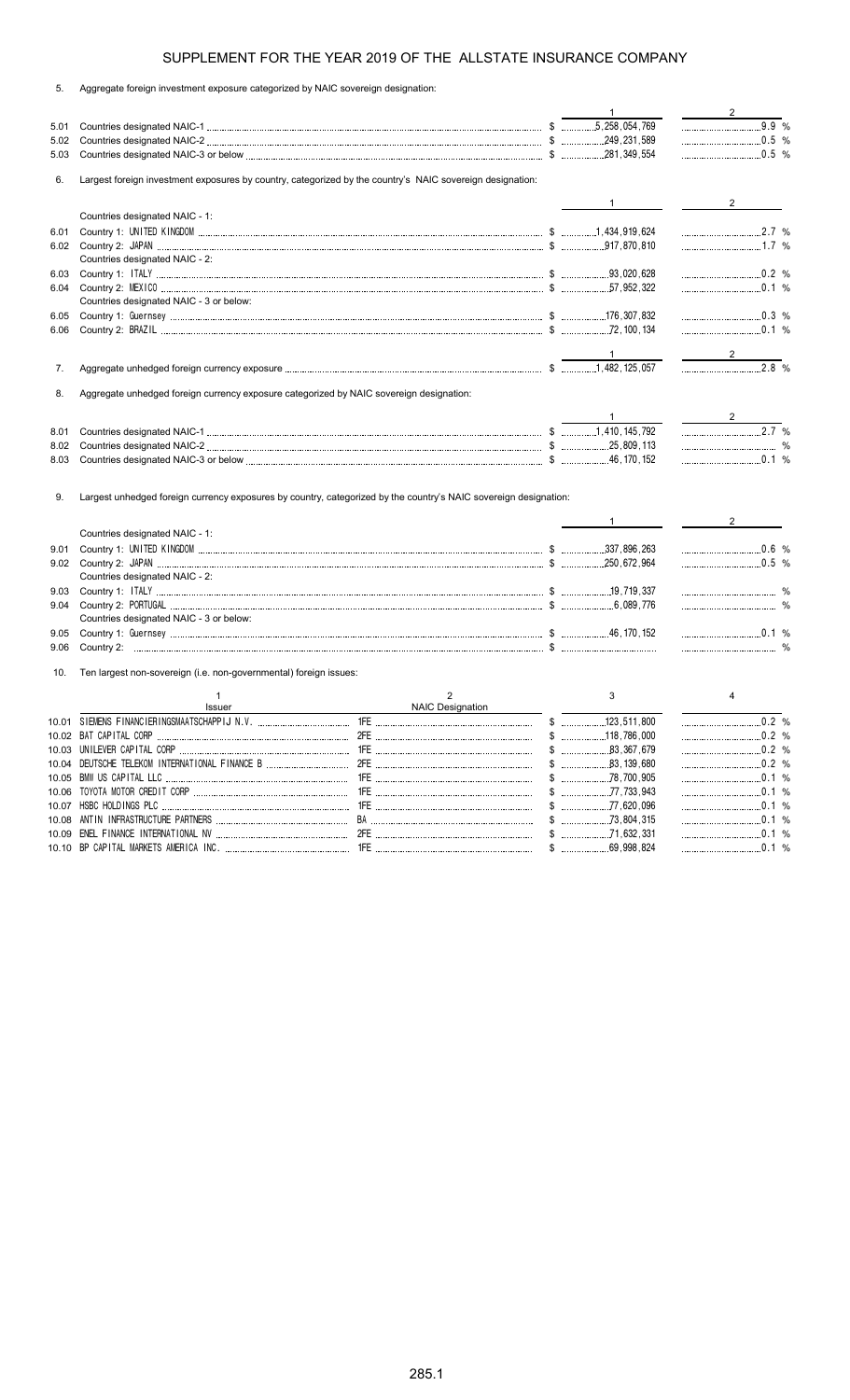| 11.   | Amounts and percentages of the reporting entity's total admitted assets held in Canadian investments and unhedged Canadian currency exposure:                                                                                       |                |                    |
|-------|-------------------------------------------------------------------------------------------------------------------------------------------------------------------------------------------------------------------------------------|----------------|--------------------|
| 11.01 |                                                                                                                                                                                                                                     |                |                    |
|       | If response to 11.01 is yes, detail is not required for the remainder of interrogatory 11.                                                                                                                                          |                |                    |
|       |                                                                                                                                                                                                                                     |                | $2^{\circ}$        |
|       |                                                                                                                                                                                                                                     |                |                    |
| 11.03 |                                                                                                                                                                                                                                     |                |                    |
|       |                                                                                                                                                                                                                                     |                |                    |
|       | 11.05 Unhedged Canadian currency exposure <i>machine and accordination and accordination and accordination</i> space of the second space of the second space of the second space of the second space of the second space of the sec |                |                    |
| 12.   | Report aggregate amounts and percentages of the reporting entity's total admitted assets held in investments with contractual sales restrictions:                                                                                   |                |                    |
|       |                                                                                                                                                                                                                                     |                | Yes [X ] No [ ]    |
|       | If response to 12.01 is yes, responses are not required for the remainder of Interrogatory 12.                                                                                                                                      |                |                    |
|       | the contract of the contract of the contract of the contract of the contract of                                                                                                                                                     |                |                    |
|       |                                                                                                                                                                                                                                     |                |                    |
|       | Largest three investments with contractual sales restrictions:                                                                                                                                                                      |                |                    |
| 12.03 |                                                                                                                                                                                                                                     |                |                    |
| 12.04 |                                                                                                                                                                                                                                     |                |                    |
| 12.05 |                                                                                                                                                                                                                                     |                |                    |
| 13.   | Amounts and percentages of admitted assets held in the ten largest equity interests:                                                                                                                                                |                |                    |
| 13.01 |                                                                                                                                                                                                                                     |                | Yes [ ] No [ X ]   |
|       | If response to 13.01 above is yes, responses are not required for the remainder of Interrogatory 13.                                                                                                                                |                |                    |
|       |                                                                                                                                                                                                                                     | $\overline{2}$ | 3                  |
|       | <b>Issuer</b>                                                                                                                                                                                                                       |                |                    |
|       |                                                                                                                                                                                                                                     |                | $\overline{7.2}$ % |
|       |                                                                                                                                                                                                                                     |                | 1.7 %              |
|       |                                                                                                                                                                                                                                     |                |                    |
|       |                                                                                                                                                                                                                                     |                |                    |
|       |                                                                                                                                                                                                                                     |                |                    |
|       |                                                                                                                                                                                                                                     |                |                    |
|       |                                                                                                                                                                                                                                     |                | $\ldots$ 0.2 %     |
|       |                                                                                                                                                                                                                                     |                |                    |
|       |                                                                                                                                                                                                                                     |                |                    |
|       |                                                                                                                                                                                                                                     |                |                    |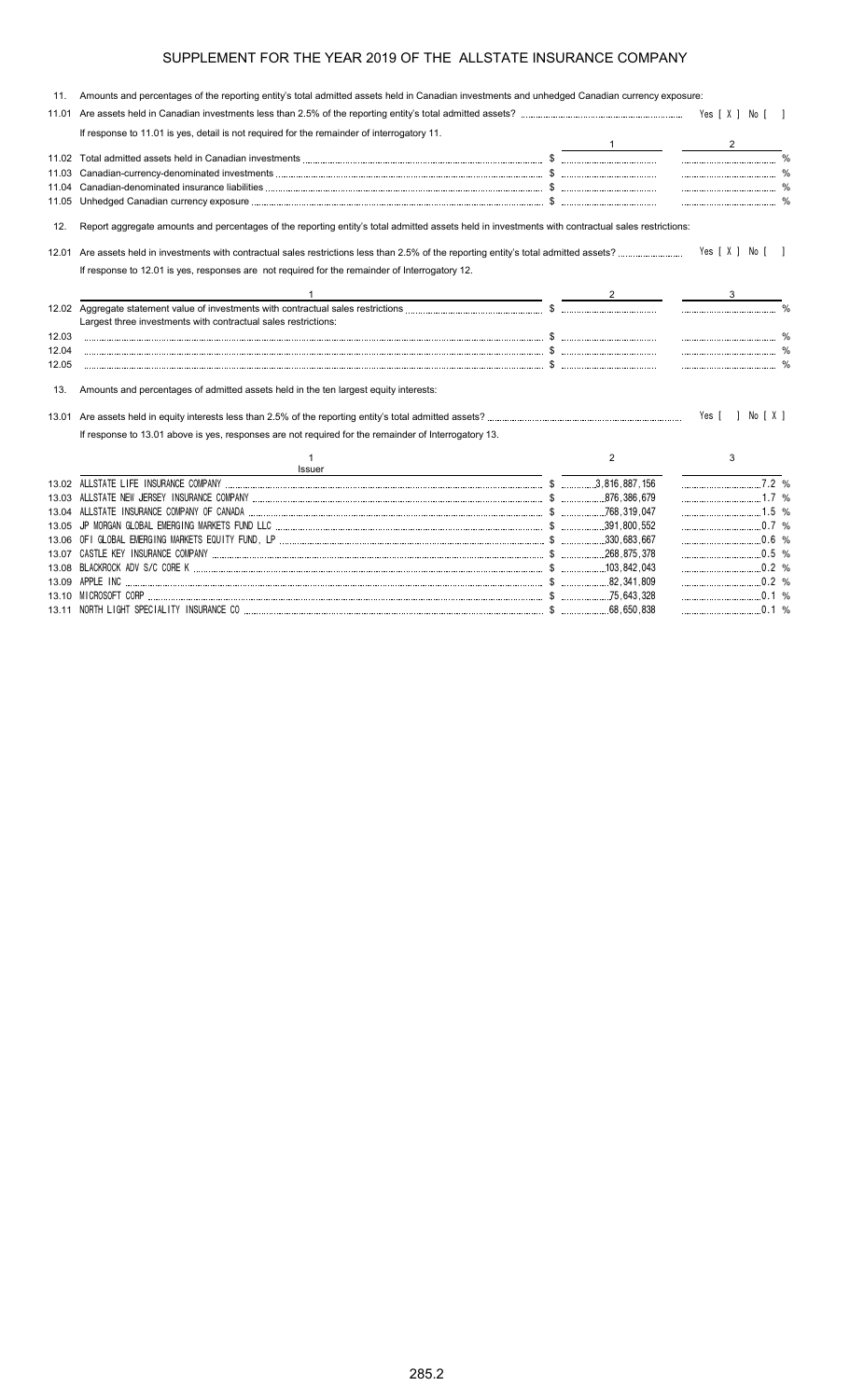#### 14. Amounts and percentages of the reporting entity's total admitted assets held in nonaffiliated, privately placed equities:

14.01 Are assets held in nonaffiliated, privately placed equities less than 2.5% of the reporting entity's total admitted assets? Yes [ ] No [ X ]

If response to 14.01 above is yes, responses are not required for the remainder of Interrogatory 14.

|       |                                                                                                                |                       |             |                | 8.0% |
|-------|----------------------------------------------------------------------------------------------------------------|-----------------------|-------------|----------------|------|
|       | Largest three investments held in nonaffiliated, privately placed equities:                                    |                       |             |                |      |
| 14 03 |                                                                                                                |                       |             | $0.7\%$        |      |
| 14 04 |                                                                                                                |                       |             | $0.6\%$        |      |
| 14.05 |                                                                                                                |                       |             | $\sim$ 0.1 %   |      |
|       | Ten largest fund managers:                                                                                     |                       |             |                |      |
|       |                                                                                                                | $\mathcal{P}$         | 3           |                |      |
|       | Fund Manager                                                                                                   | <b>Total Invested</b> | Diversified | Nondiversified |      |
| 14.06 |                                                                                                                |                       |             |                |      |
| 14 07 |                                                                                                                |                       |             |                |      |
| 14 08 |                                                                                                                |                       |             |                |      |
| 14.09 | ISHARES RUSSELL 1000 INDEX                                                                                     |                       |             |                |      |
| 14.10 |                                                                                                                |                       |             |                |      |
| 14 11 |                                                                                                                |                       |             |                |      |
| 14 12 | STATE STREET CL INST LIQUID RSV                                                                                |                       |             |                |      |
| 14.13 | ISHARES MSCI EAFE SMALL-CAP ETF                                                                                |                       |             |                |      |
| 14.14 |                                                                                                                |                       |             |                |      |
| 14.15 |                                                                                                                |                       |             | $\mathbb{S}$   |      |
| 15.   | Amounts and percentages of the reporting entity's total admitted assets held in general partnership interests: |                       |             |                |      |
| 15.01 |                                                                                                                |                       |             |                |      |
|       | If response to 15.01 above is yes, responses are not required for the remainder of Interrogatory 15.           |                       |             |                |      |
|       |                                                                                                                |                       | 2           |                |      |
|       |                                                                                                                |                       |             |                |      |
|       | Largest three investments in general partnership interests:                                                    |                       |             |                |      |
| 15.03 |                                                                                                                |                       |             |                |      |
| 15.04 |                                                                                                                |                       |             |                |      |
| 15.05 |                                                                                                                |                       |             |                |      |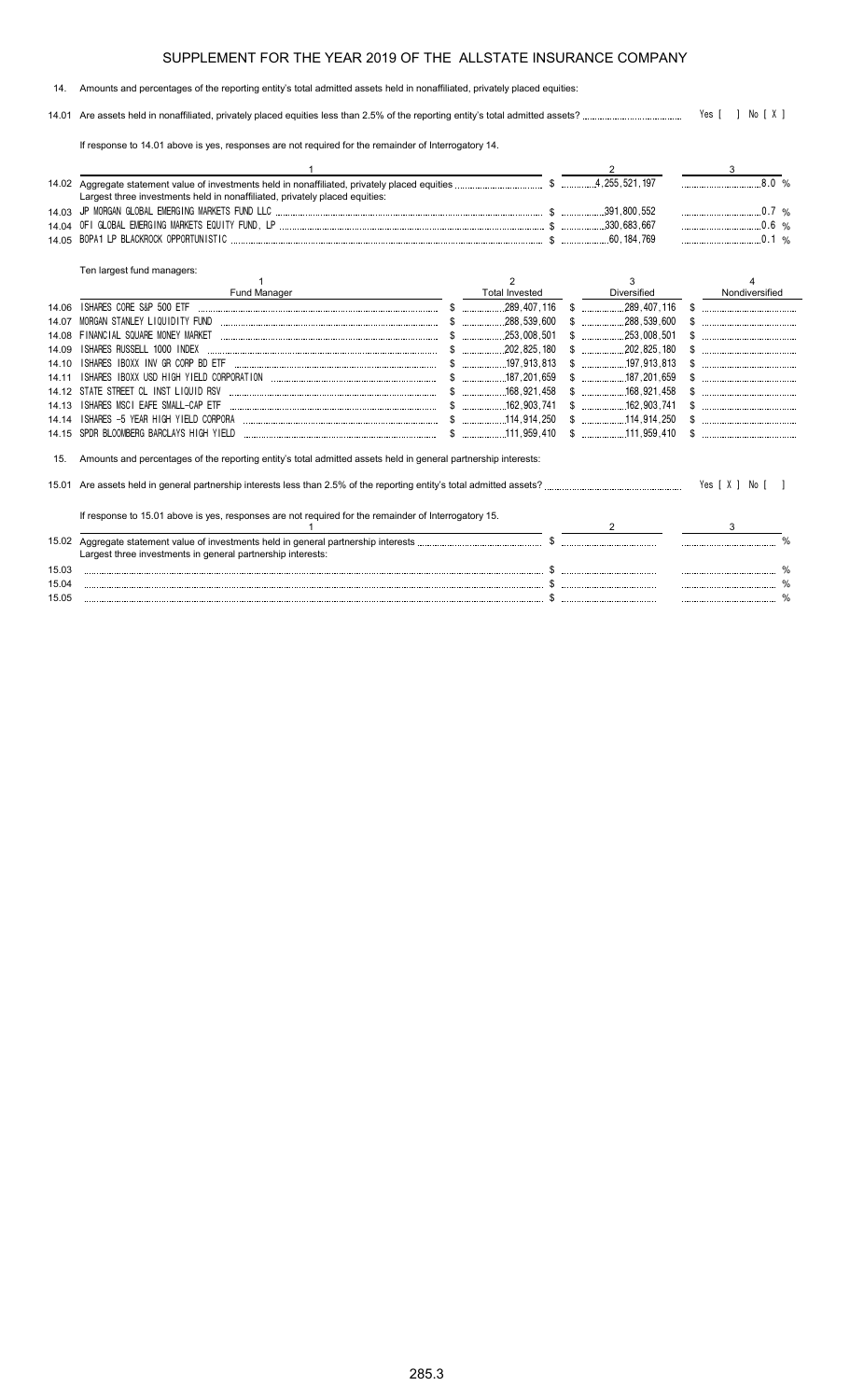| 16. | Amounts and percentages of the reporting entity's total admitted assets held in mortgage loans: |  |
|-----|-------------------------------------------------------------------------------------------------|--|
|     |                                                                                                 |  |

16.01 Are mortgage loans reported in Schedule B less than 2.5% of the reporting entity's total admitted assets? Yes [ X ] No [ ]

If response to 16.01 above is yes, responses are not required for the remainder of Interrogatory 16 and Interrogatory 17.

|                                  |                                                                                                                                                   |             | Type (Residential, Commercial, Agricultural) |  |            |  | 2 |              | 3 |  |
|----------------------------------|---------------------------------------------------------------------------------------------------------------------------------------------------|-------------|----------------------------------------------|--|------------|--|---|--------------|---|--|
| 16.02                            |                                                                                                                                                   |             |                                              |  |            |  |   |              |   |  |
| 16.03                            |                                                                                                                                                   |             |                                              |  |            |  |   |              |   |  |
| 16.04                            |                                                                                                                                                   |             |                                              |  |            |  |   |              |   |  |
| 16.05                            |                                                                                                                                                   |             |                                              |  |            |  |   |              |   |  |
| 16.06                            |                                                                                                                                                   |             |                                              |  |            |  |   |              |   |  |
| 16.07                            |                                                                                                                                                   |             |                                              |  |            |  |   |              |   |  |
| 16.08                            |                                                                                                                                                   |             |                                              |  |            |  |   |              |   |  |
| 16.09                            |                                                                                                                                                   |             |                                              |  |            |  |   |              |   |  |
| 16.10                            |                                                                                                                                                   |             |                                              |  |            |  |   |              |   |  |
| 16.11                            |                                                                                                                                                   |             |                                              |  |            |  |   |              |   |  |
| 16.12<br>16.13<br>16.14<br>16.15 |                                                                                                                                                   |             |                                              |  |            |  |   |              |   |  |
| 16.16                            |                                                                                                                                                   |             |                                              |  |            |  |   |              |   |  |
| 17.                              | Aggregate mortgage loans having the following loan-to-value ratios as determined from the most current appraisal as of the annual statement date: |             |                                              |  |            |  |   |              |   |  |
|                                  |                                                                                                                                                   | Residential |                                              |  | Commercial |  |   | Agricultural |   |  |
|                                  | Loan to Value                                                                                                                                     |             |                                              |  |            |  |   |              |   |  |
| 17.01                            | above 95%<br>£.                                                                                                                                   |             |                                              |  |            |  |   |              |   |  |
|                                  | 17.02 91 to 95% \$<br>17.03 81 to 90% \$                                                                                                          |             |                                              |  |            |  |   |              |   |  |

#### 18. Amounts and percentages of the reporting entity's total admitted assets held in each of the five largest investments in real estate:

18.01 Are assets held in real estate reported less than 2.5% of the reporting entity's total admitted assets? Yes [ X ] No [ ]

17.05 below 70% \$ % \$ % \$ %

If response to 18.01 above is yes, responses are not required for the remainder of Interrogatory 18.

Largest five investments in any one parcel or group of contiguous parcels of real estate.

| aggregate amounts and percentages of the reporting entity's total admitted assets held in investments held in mezzanine real estate loans: |  |  |
|--------------------------------------------------------------------------------------------------------------------------------------------|--|--|

| 19.01 Are assets held in investments held in mezzanine real estate loans less than 2.5% of the reporting entity's total admitted assets?              | Yes [ X ] No [ |  |  |  |
|-------------------------------------------------------------------------------------------------------------------------------------------------------|----------------|--|--|--|
| If response to 19.01 is yes, responses are not required for the remainder of Interrogatory 19.                                                        |                |  |  |  |
| 19.02 Aggregate statement value of investments held in mezzanine real estate loans:<br>Largest three investments held in mezzanine real estate loans: |                |  |  |  |

19.03 \$ %  $19.04$   $30.04$   $30.05$   $30.05$   $30.05$   $30.05$   $30.05$   $30.05$   $30.05$   $30.05$   $30.05$   $30.05$   $30.05$   $30.05$   $30.05$   $30.05$   $30.05$   $30.05$   $30.05$   $30.05$   $30.05$   $30.05$   $30.05$   $30.05$   $30.05$   $30.05$   $30.05$   $30.0$ 19.05 \$ %